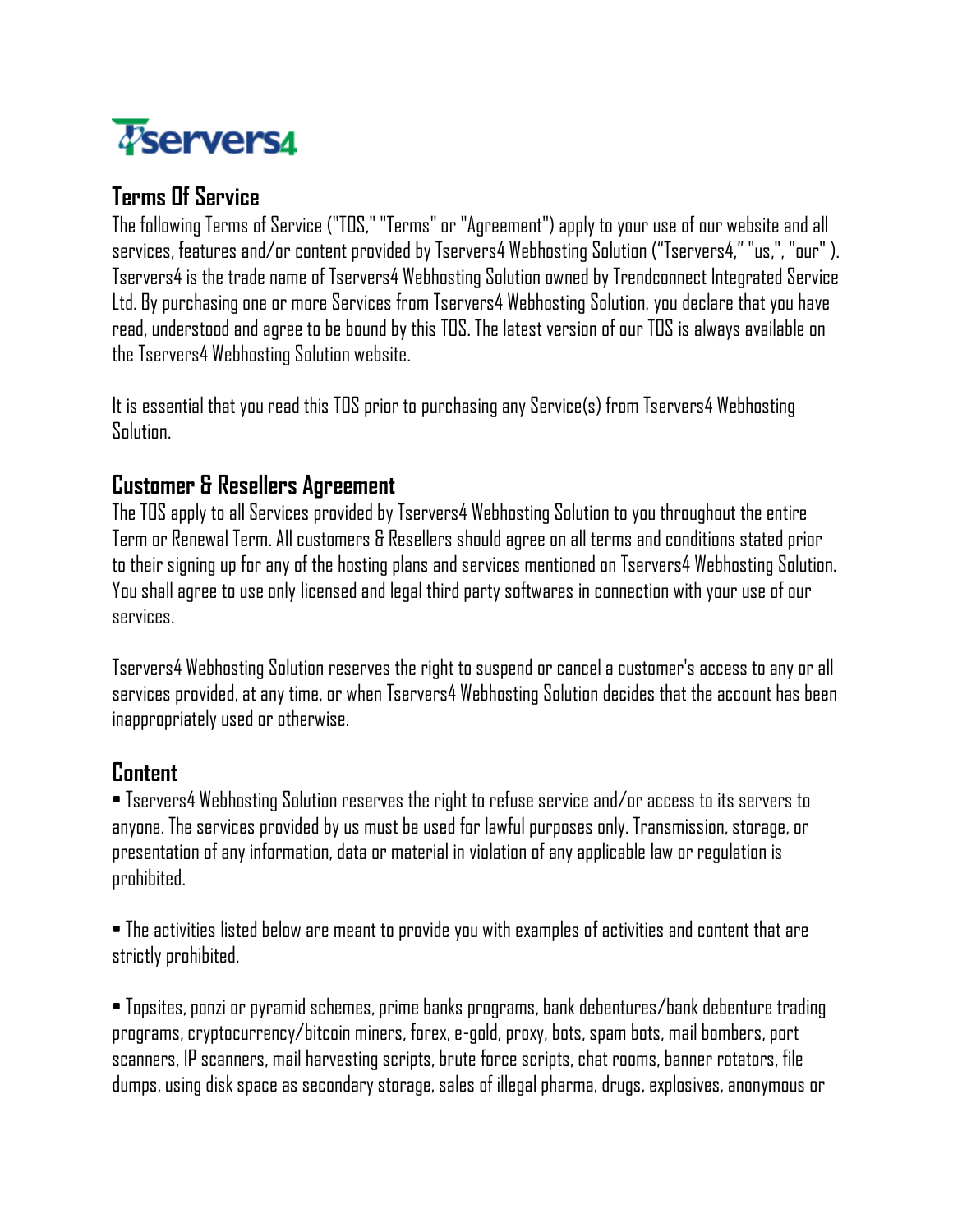bulk sms gateways, malware, warez, phishing materials, lottery, gambling, illegal downloads, pirated software distributions, escrow, high yield investment programs, adult thumbnail galleries/banner exchanges, Streaming or broadcasting of live copyrighted events, websites promoting illegal activities or linking to other websites that promote illegal activities, Hosting/Streaming Videos/Music.

• Website content that promotes or advocates human trafficking in any way shape or form as determined by Tservers4 Webhosting Solution's sole discretion, sites that promote prostitution, or escort services. • Any website found to host child pornography, link to child pornography or exploitative content will be suspended immediately without notice or warning.

• Adult materials – Includes all pornography, erotic images, or otherwise lewd or obscene content. The designation of "adult material" is left entirely to the discretion of Tservers4 Webhosting Solution. • Embedding or uploading audio/video/high resolution images on website or linking to other websites

that promotes audio/video/high resolution images.

• Illegal Material - This includes copyrighted works, commercial audio, video, or music files, and any material in violation of any regulation or material that is perceived to be misleading.

• Warez - This includes, but is not limited to, pirated software, ROMS, emulators, phreaking, hacking, password cracking, IP spoofing and encrypting of any of the above. It also includes any sites which provide "links to" or "how to" information about such material.

• Games - We strictly do not allow to host any kind of games on our servers. Your hosting account would be immediately terminated if we found any gaming related stuff in your hosting account.

• IRC Hosts - Hosting an IRC server that is part of or connected to another IRC network or server or have a connection to an IRC network. Servers or Virtual hosting accounts, found to be connecting to or part of these networks will be immediately removed from our network without notice. The server would not be reconnected to the network until such time that you agree to completely remove any and all traces of the irc server, and agree to let us have access to your server to confirm that the content has been completely removed. Any server guilty of a second violation would result in immediate account termination.

Tservers4 Webhosting Solution reserves the right to deem any other content or literature as "prohibited" if found to be indecent, rude, hate content & generally unacceptable.

In compliance with DMCA act, Tservers4 Webhosting Solution has adopted procedures for parties who believe that a hosted site on our service is infringing their copyrights. All copyright complaints must be submitted to abuse@tservers4.com

#### **Abuse Of Resources**

• Any attempts to compromise or actual compromise of a network device belonging to Tservers4 Webhosting Solution or any other company, individual, or other entity is strictly prohibited. This offense also includes port scanning, IP range scanners and vulnerability scanning. All infractions and or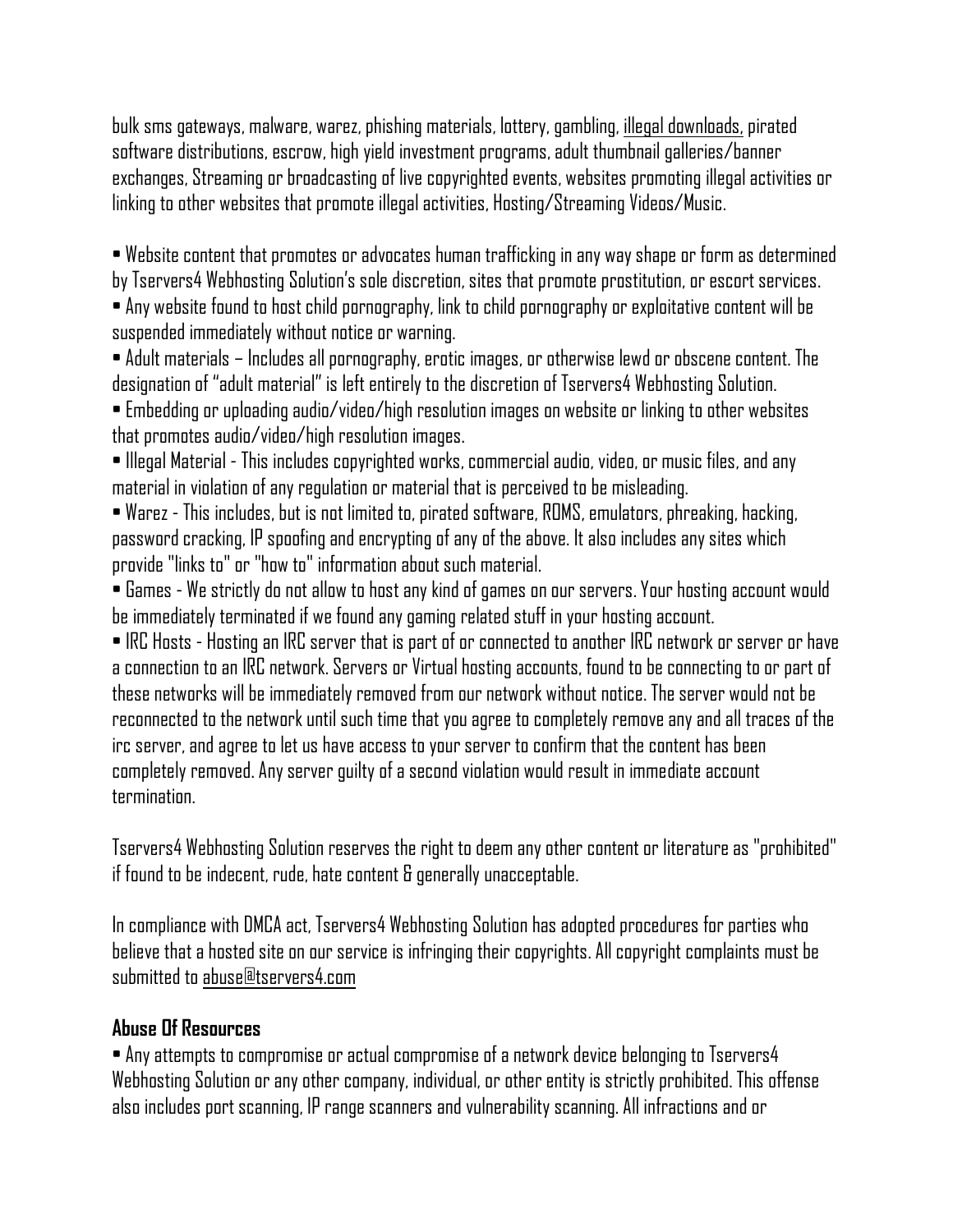suspected infractions will be vigorously investigated and may result in immediate termination of service. • Denial of Service (DOS) attacks directed at Tservers4 Webhosting Solution, or any attempts to launch a Denial of Service attack from our servers are strictly prohibited. All infractions and or suspected infractions will be vigorously investigated and may result in immediate termination of service. • Hosting any software, source code or any other material that is illegal or could be used to commit an

illegal act is strictly prohibited. This includes but is not limited to software exploits; exploit source code, hacking tutorials, hacking tools, viruses and Trojans, bomb making and similar device tutorials. All infractions and or suspected infractions will be vigorously investigated and may result in immediate termination of service.

• The hosting of material that infringes on any copyright, trademark and or service mark is strictly prohibited. This also includes the storage and transmission of pirated movies, music, software, ring tones or anything else considered "Warez". Any authentic complaint received will be investigated and may result in termination of service.

• The hosting of defamatory, scandalous, or private information about a person without their consent, intentionally inflicting emotional distress, or violating trademarks, copyrights, or other intellectual property rights.

• Any attempts to undermine or cause harm to any of our servers is strictly prohibited. We hold no responsibility for the use of our clients' accounts. Any account that abuses the resources and actions are not taken to desist the activity, calls for immediate deactivation without any refund.

• Any site using what we deem to be using excessive CPU cycles or any resources that cause strain to other sites may also be offered new terms ( i.e.,. upgrade). Although we offer 99% up time we cannot fully guarantee this, this is due to the updates and up-gradation we carry out which is also a part of our maintenance.

• If any client is in any way disrespectful towards any member of the Tservers4 Webhosting Solution staff we have full right to remove them from our services without any refund. Unsolicited commercial email/Unsolicited bulk e-mail (SPAM)

• Use of our service to transmit any unsolicited commercial or unsolicited bulk e-mail is expressly prohibited. Violation of this SPAM policy will result in severe penalties.

• Upon notification of an alleged violation, we will initiate a full scale investigation during which, we may restrict customer's access to the network to prevent further violations.

• If a customer is found to have violated our policy, we may, at our sole discretion, restrict, suspend or terminate the guilty hosting account. Further more, we reserve the right to pursue civil remedies for any costs associated with the investigation of a substantiated policy violation. We will notify law enforcement officials if the violation is believed to be a criminal offense.

• Anyone using our service to host websites or services that support spammers or cause any of our IP space to be listed in any of the various Spam Databases will have their account(s) immediately suspended and an administrative fee of \$100.00 will be charged to your account.

• The account will not be unsuspended until such time that you agree to remove any and all traces of the offending material immediately upon reconnection. First violations of this policy will result in a warning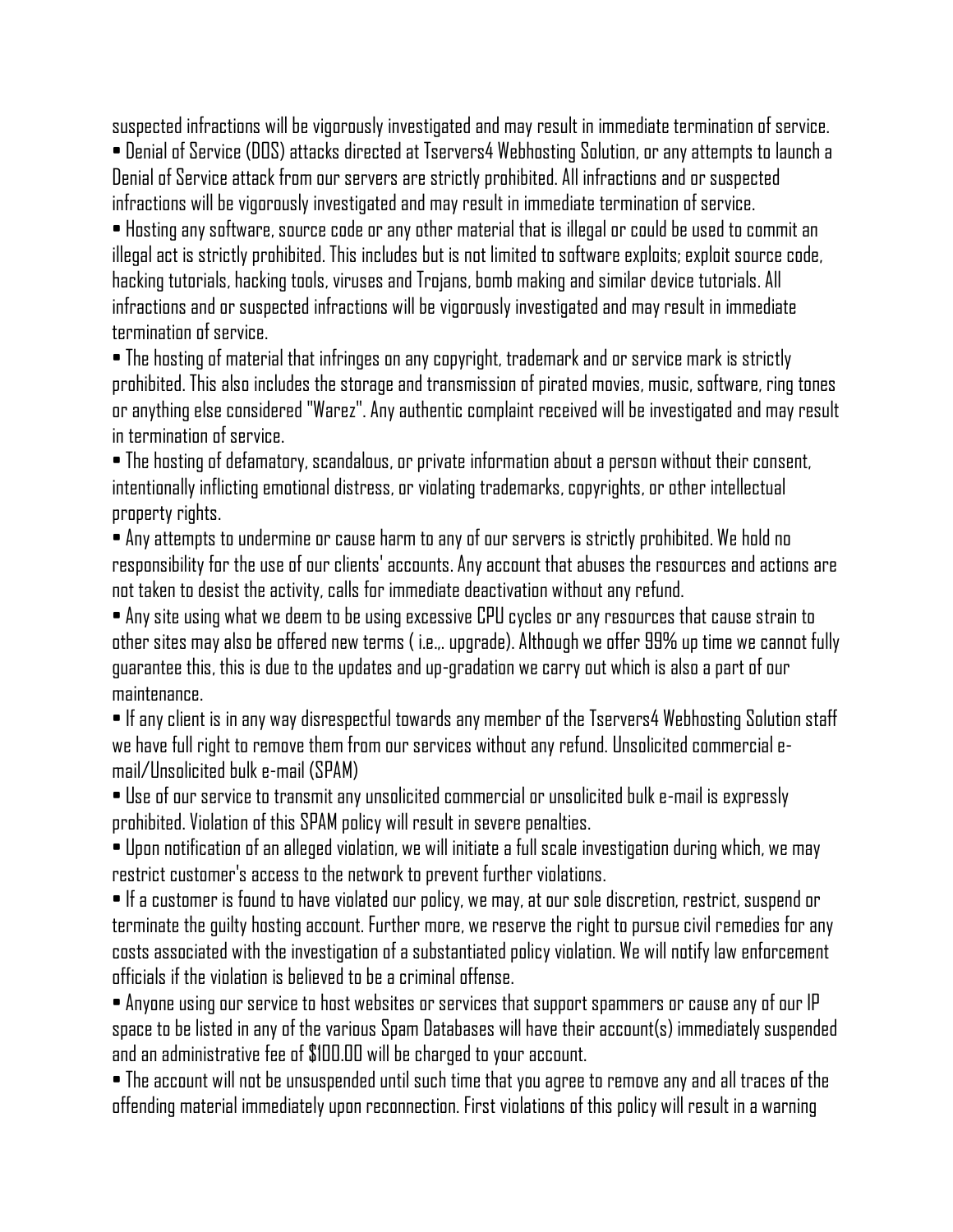and your account will be reviewed for possible immediate termination. A second violation may result in an immediate termination of your account and the administrative fees will be \$200. Severe violations may result in immediate and permanent removal of the account(s) from our network without notice to the customer.

• We have a zero tolerance policy for the use of our service towards posting of messages or commercial advertisements which violate the rules, regulations, or charter of any newsgroups or mailing list. Commercial messages that are appropriate under the rules of a newsgroup or mailing list or that are solicited by the recipients are permitted.

• We also prohibit hosting of publicly-accessible "open relay" SMTP or anonymous remailer service for anypurpose, cause, or reason what-so-ever.

## **Bandwidth**

Tservers4 Offers Unlimited Bandwidth with All Hosting & Reseller Plans.UNLIMITED Means we didn't limited anything for your initial usage but you are about the consider upgrading as per your business/website needs incase of heavy usage.In Any Shared/Reseller Hosting Plans if any domain/account using morethan 100 GB Per day Bandwidth you should be consider Upgrading such websites to VPS/Dedicated Servers.

## **Shared Environments**

(Shared/Reseller hosting) are only for Initial/Average level of websites.

VPS/Dedicated Servers Bandwidth will be Unlimited but if we found any VPS/Dedicated Server using More than 1TB Per day You should considering upgrading your Network Speed with Paid Bandwidth Once it has been noticed by our Datacenter Network Team.

## **VPS/Dedicated Rules**

We generally recommend a control panel to manage and operate the VPS. All customers who have a Unmanaged VPS would have to configure the DNS, user accounts, mail accounts and other such activities pertaining to the configuration of such VPS' themselves. The support team will not be responsible for this.We don't maintain any type of backups for your VPS/Dedicated Servers ! Commercial Advertising-Email (SPAM)/UNSOLICITED COMMERCIAL EMAIL (UCE)

• Spamming, sending unsolicited emails from our servers or using email addresses that are maintained by us is STRICTLY prohibited and will qualify your site for immediate deactivation with no refund.

Tservers4 Webhosting Solution would be the sole arbiter as to what constitutes a violation of this provision.

 $\bullet$  In order to ensure that our shared servers, cloud  $8$  vps nodes as well as dedicated server hardware node give us optimum performance we have set limits on the number of outgoing mails which can be sent per hour. Accordingly, shared & reseller customers would be allowed to send 150 outgoing mails per hour, Customers having VPS/Dedicated can able to set their Limits But in case of any Spam complaint Received Those VPS/Dedicated Port 25 Will be Blocked and Incase of multiple Abuse cases we have rights to keep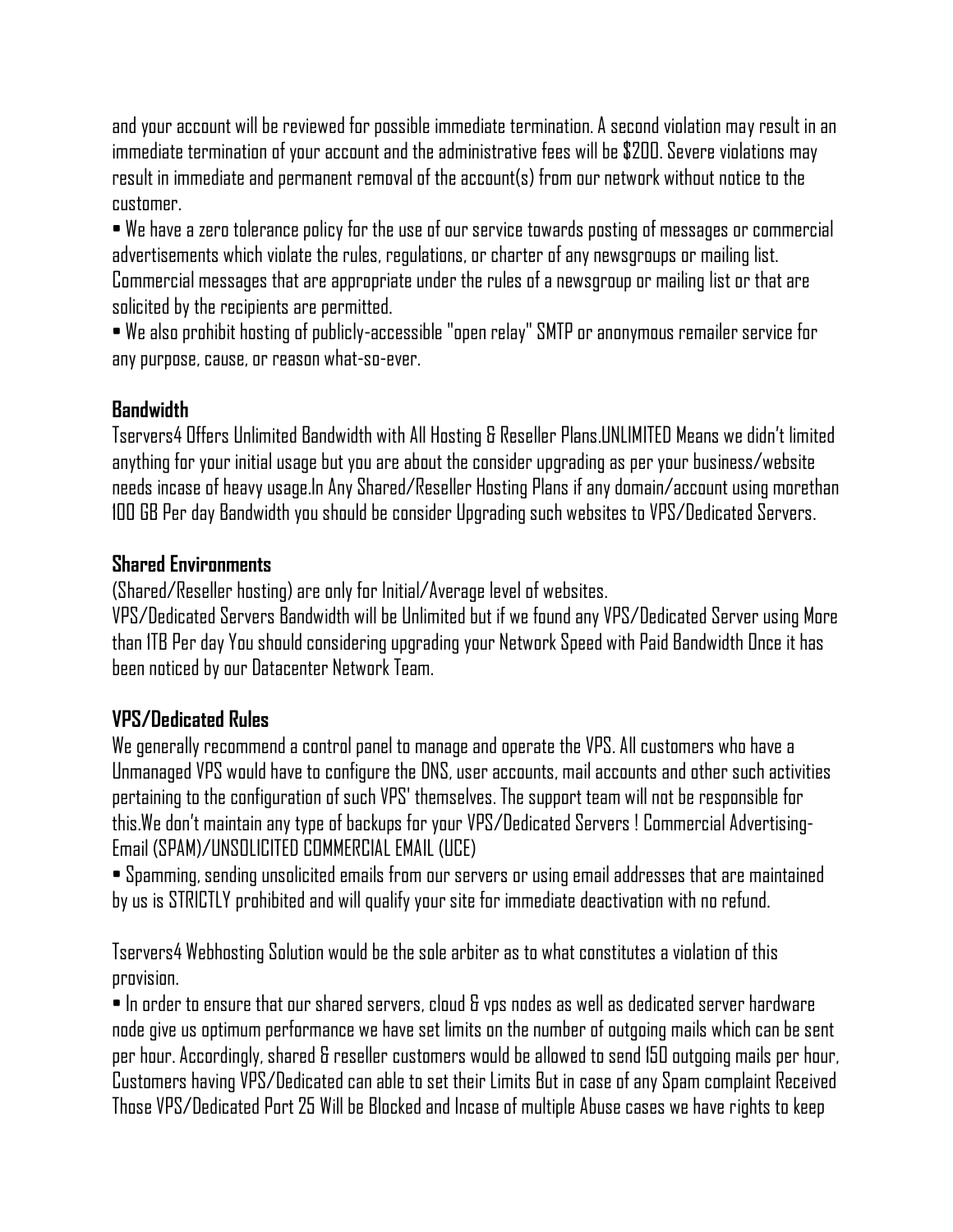such services on Suspension until you resolve the spam issue

• We do not guarantee Inbox email delivery with any of our hosting plans. Suggestion Taking Dedicated IP Address in Shared/Reseller hosting will help you with Inbox Delivery (But we don't have any guarantee for it as it was something related to GMAIL/YAHOO/OUTMAIL and other mail services providers Mailing policies)

## **Backup & Dataloss Policy**

• Your use of the Services is at your sole risk. You agree to back-up all of your User Content so that you canaccess and use it when needed. Tservers4 Webhosting Solution does not warrant that it backs-up any Account or User Content, and you agree to accept as a risk the loss of any and all of your User Content. • You as a Tservers4 Webhosting Solution User agree that in no case, Tservers4 Webhosting Solution can

be held responsible for the loss of data in any circumstances.

• We do take weekly twice backups But we can't assure which accounts are being backup by the process. We recommend you/your clients to maintain an local backup or you can consider taking some Remote Backup Solution "CodeGuard"

• We Tservers4 Webhosting Solution are not responsible for any type of data loss happen in any cases on the Server.

• We don't backup Hosting accounts which exceeded 3GB On the total Disk usage

• We don't maintain any Backups for your VPS/Dedicated Servers.You need to maintain an backup service inside your VPS/Dedicated Servers yourself.

• **BACKUP RESTORE** The backup restore service are not included in your Hosting Fees and hence there will be some Restoration fee for any restoration requested in any event if you want us to restore your website from our weekly backup respository. The admin fees & Bandwidth charges are payable immediately and are non-refundable. We cannot guarantee the integrity of the backup on our weekly backup repository. Backups will not be provided for accounts that have been suspended or terminated for any reason unless otherwise agreed to in writing by Tservers4 Webhosting Solution.

• Clients using Hosting Backup Manager tool for backups should download the backup from the server and delete it. Weekly once, all the backup files are removed from the server without any notification. You are not allowed to use the hosting space to store backups.

## **Domain Policy**

• Domain Registrations: No refund is applicable once the domain is registered.

• Domain infringement: You cannot register a domain name that is similar to a trademarked domain/a domain similar to a brand and is engaged in a business providing similar goods or services. Any person trying to register such domain name will be held liable for infringement of Trademark. Example: saleamazon.in , flipkartbazar.in and more..

• Domain Renewal: We will send you reminders to renew your domain one month before the expiry. For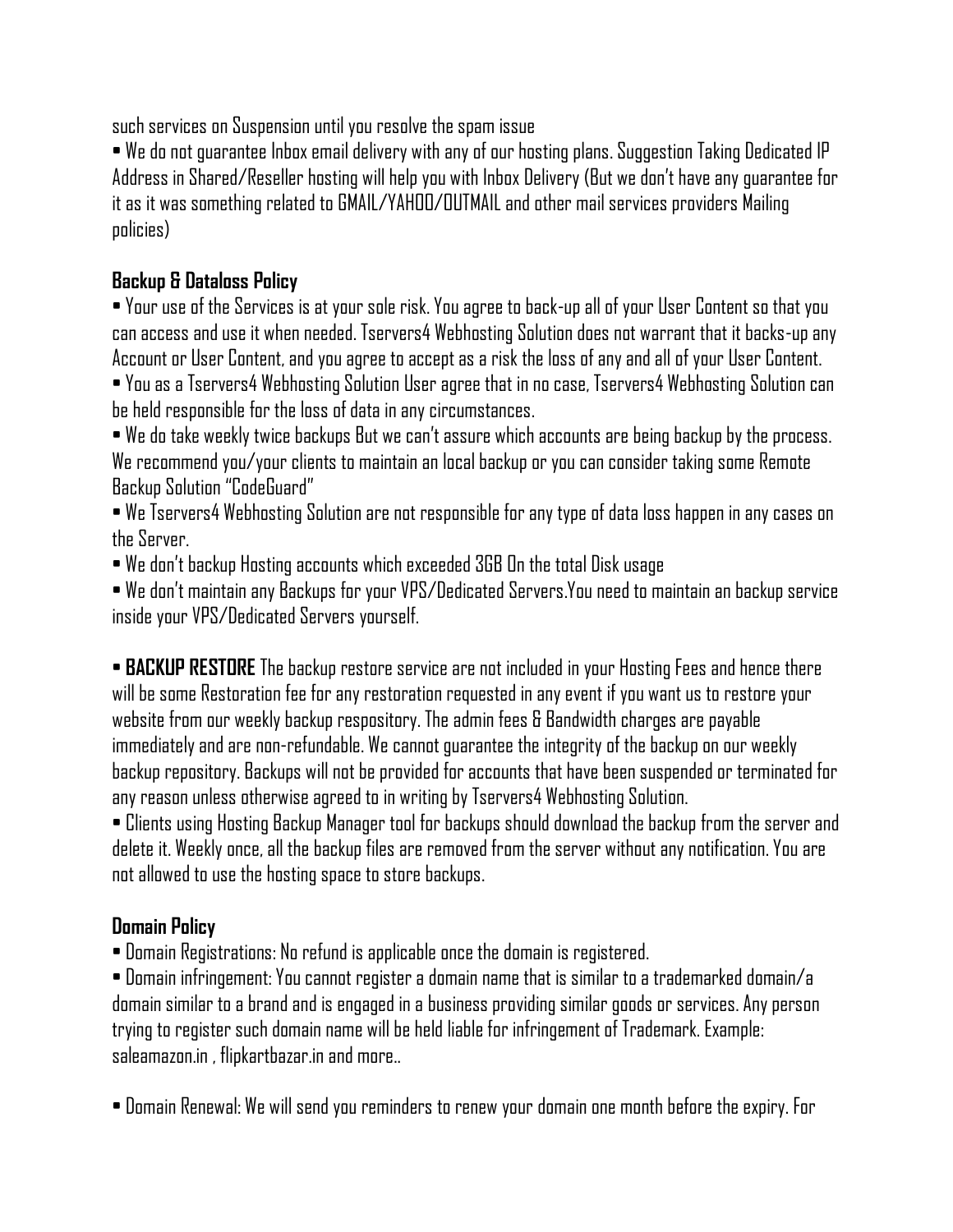failure or delay in the renewal of a domain, we are not responsible. Once a domain is renewed no refunds will be given.

#### **Unlimited Policies**

• What "Unlimited" means Unlimited Disk Space/Bandwidth/Website Plans. This means that we do not set a limit on the amount of bandwidth, websites or disk space you may use in the normal operation of a personal or small business website, provided it complies with this Agreement. However, in the event your service usage or content presents a risk to the stability, performance or uptime of our servers, data storage, networking or other infrastructure, you may be required to upgrade to a VPS, or we may take action to restrict the resources your website is utilizing.

• What "Unlimited" DOES NOT mean Tservers4 Webhosting Solution employs complex mechanisms to protect its hosting Subscribers and systems from any kind of abuse. Tservers4 Webhosting Solution's "Unlimited" hosting offering is not for single or few hosting subscribers to unfairly or adversely impact the experience of other hosting Subscribers. Tservers4 Webhosting Solution's service is offering shared hosting service, which means that multiple hosting Subscriber's websites are hosted from the same server and share server resources. Tservers4 Webhosting Solution's service is designed to meet the typical needs of small and medium sized businesses across globe. It is NOT intended to support the sustained demand of large enterprises, or non-typical applications better suited to a VPS or a dedicated server.

**Tservers4 Webhosting** Solution will make every commercially reasonable effort to provide additional resources to Subscribers who are using their website(s) consistent with these Terms, including moving Subscribers to newer and bigger shared servers as necessary. However, in order to ensure a consistent and quality experience for all Subscribers, Tservers4 Webhosting Solution does place automated safeguards to protect against any website growing too quickly and adversely impacting the system until Tservers4 Webhosting Solution can evaluate said sites resource needs.

• Unlimited Hosting Space; excessive SQL Database Tservers4 Webhosting Solution does not set any specific limits on the amount of disk space a hosting subscriber can use for their website, nor does Tservers4 Webhosting Solution charge additional fees based on an increased amount of storage used, provided the hosting subscriber's use of storage complies with these Terms. Please note, however, that the Tservers4 Webhosting Solution service is designed to host websites. Tservers4 Webhosting Solution does NOT provide unlimited hosting for online storage, videos, images, audio, games, installers, executable files, backups, or archiving of electronic files, documents, log files, web spider or indexer, irc, torrent, file sharing, peer-to-peer activities, testing environment etc., and any such prohibited use of the Services will result in the termination of hosting subscriber's account, with or without notice. Accounts with an excessive database size (i.e., more than 1 GB) negatively affect the performance of the server.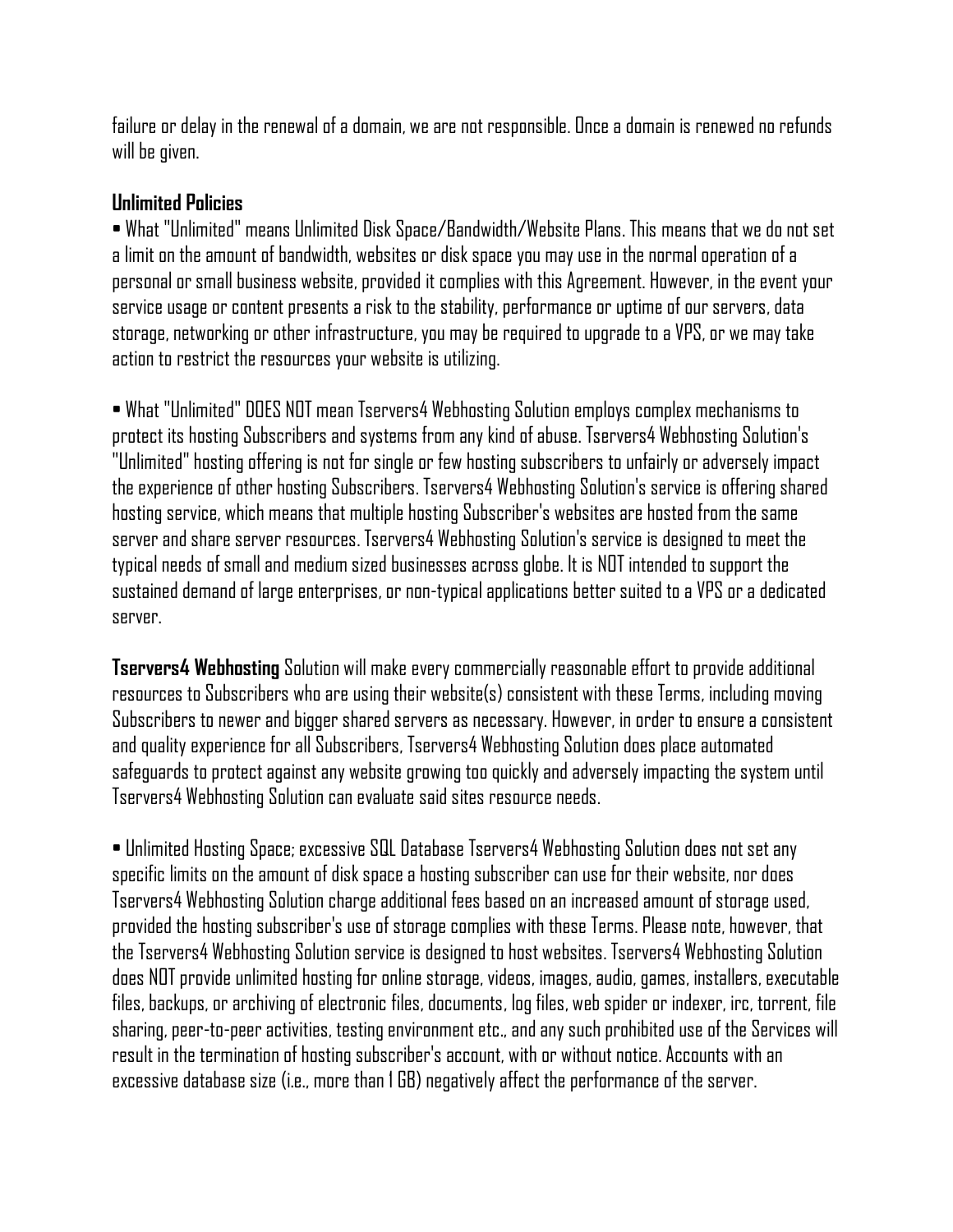Tservers4 Webhosting Solution may request that the database size be reduced to ensure proper performance or may disable the Subscriber's account, with or without notice. Hosting subscriber's can create multiple databases however size of each database should not be more than 1 GB.

• Unlimited File Transfer Tservers4 Webhosting Solution does not set any limits on the amount of visitor traffic a website can receive or on the amount of content a hosting subscriber can upload to his/her/its website in a given month, nor does Tservers4 Webhosting Solution charge additional fees based on increaseduse of bandwidth, as long as the hosting subscriber's use of the Services complies with these Terms. In most cases, a hosting subscriber's website will be able to support as much traffic as the hosting subscriber can legitimately acquire. However, Tservers4 Webhosting Solution reserves the right to limit processor time, bandwidth, processes, or memory in cases where it is necessary to prevent negatively impacting other hosting subscribers.

- Unacceptable Resource Usage
- Run cron entries with intervals of less than fifteen (15) minutes.
- Run any MySQL queries longer than sixty (60) seconds.

• Using more than the Allocation resource will result your website with Resource Limit Exceeded error. We will check for such logs weekly once and Accounts with high number of Faults (Exceeded) will be suspended and Given with Single IP Access until It was optimized to use Below. If we get such type of exceeds multiple times you should consider taking VPS/Dedicated Server as per your Usage needs

• The Email usage should not exceed 2 GB Per Hosting.

• "Unlimited" usage policies and definitions apply only to shared, reseller, master, alpha, startup reseller hosting accounts.

## **Server Resource Usage :**

• The space on the shared environment hosting packages can only be utilized for web files, and hosting a user's website. This space should not be used for media storage or for storing other data such as storing electronic files, saving website backup, FTP host or for demo purposes. We hold the right to inspect every shared hosting account for extra utilization of disk space, CPU and other resources that may be violated of this Agreement or the AUP.

• We may terminate access to the Services at our sole discretion, or takedown or erase User Content for those accounts considered to be in violation of these Terms and Conditions and other policies. Dedicated andVPS usage limits will depend on the amount of resources allocated to the plan that you have purchased.

• Every Accounts created on the shared Environment (By you/yours Resellers) Should not exceed the Below allocation. Exceeding the LVE Allocation by any Account/Hosting under the server will result in that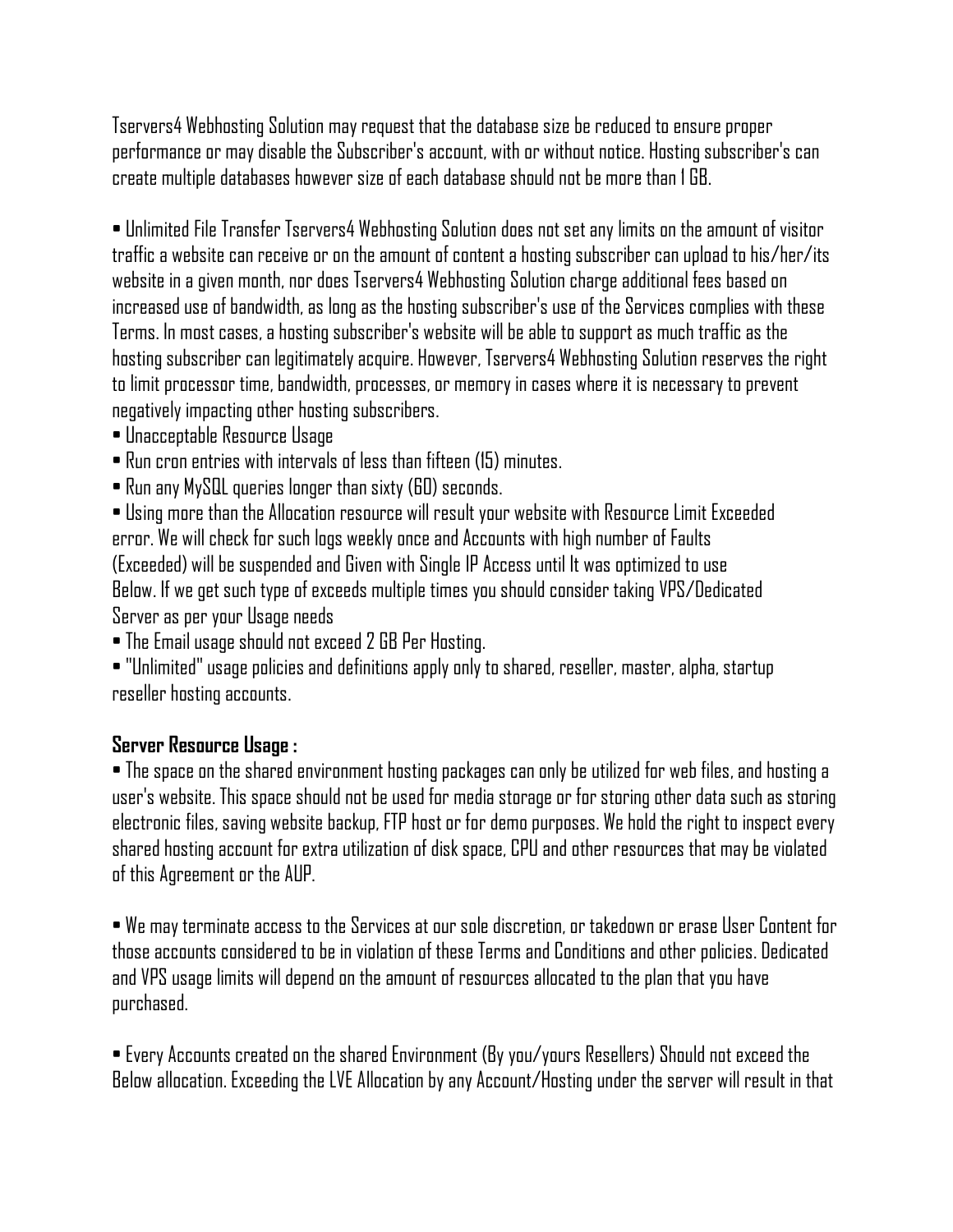corresponding account suspension with/without notice.

The LVE Limitation Above is allocated for Per Hosting and It will be fixed for each Hosting you are creating.

## **Reseller Terms and Client Responsibility**

• You/Your Clients should use the Hosting packages you are selling from our services should obey our Terms of Service and other policies. If any Violation of Policies we had rights suspend/terminate such accounts from our servers in order to protect our Servers/Network from Overloading/Malwares/Abuses cases. It is your Responsibility to inform about the Policies on your Websites/Brand Page

• Using a shared hosting account to resell web hosting to others is not allowed. Reseller hosting plans to be considered if you want to become our reseller.

• As an Reseller You are responsible for your Reseller account activities, Datas and How they are using the hosting. It is your Responsibility to have an eye on your client accounts to avoid Malwares/Abuses

• Resellers must assure that each of its clients, follow this Agreement.

• Resellers are completely responsible for supporting their clients including customer service, billing and technical support. We are not liable to provide support to Reseller Users. Any assistance needed for the client's issue must be reported by the reseller on the user's behalf.

• Resellers are solely responsible for any content that is stored or transferred under their reseller account and the actions of their Users. We may hold any reseller responsible for any activity from their client's account that violates the law or our Agreement.

• The Company shall not be kept liable for the acts or omissions of our resellers. The reseller hereby promises to indemnify the Company to and against any and all claims brought by any Customer resulting from the actions or omissions of the reseller.

• The Company retains the right to review our Reseller plan anytime necessary. Changes shall take place as posted publicly or at any later date as the Company can designate.

## **Uptime Guarantee**

• Any service interruptions or downtime due to scheduled maintenance by Tservers4 Webhosting Solution or our network providers will not count towards the uptime guarantee.

• Tservers4 Webhosting Solution is not liable in any way for failure of third party services.

• Tservers4 Webhosting Solution will not be liable for failure or delay in performing its obligations if such failure or delay is due to circumstances beyond its reasonable control, including but not limited to acts of any governmental body, war, insurrection, sabotage, embargo, fire, flood, strike or other labour disturbance, interruption of or delay in transportation, unavailability of, interruption or delay in telecommunications or third party services (including DNS propagation), failure of third party software or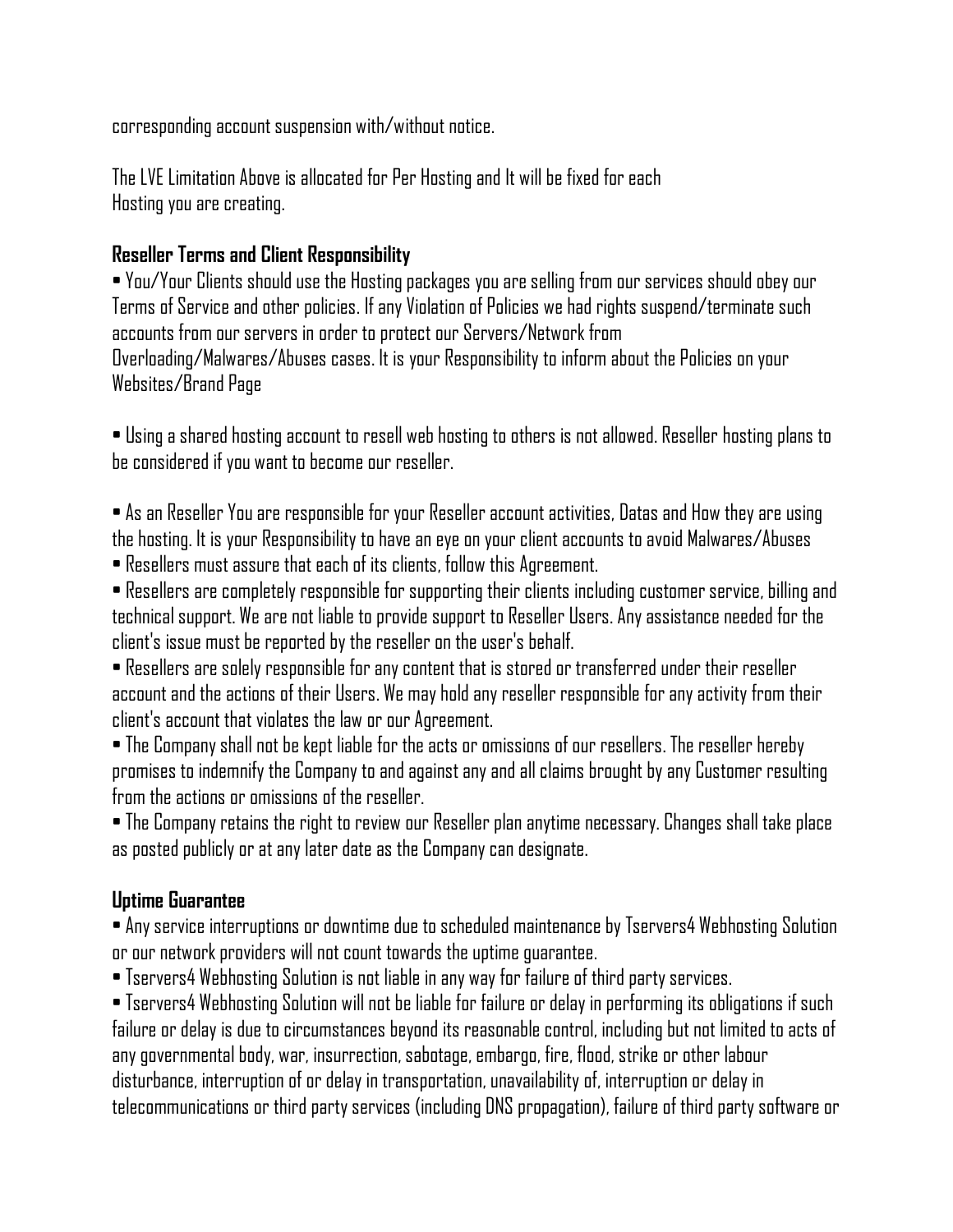hardware or inability to obtain raw materials, supplies or power used in or equipment needed for provision of the Services.

#### **Account Security**

• You are responsible for any misuse of your or your clients account therefore, you must take steps to ensure that others do not gain unauthorized access to your account. In addition, you may not use your account to breach the security of another account or attempt to gain unauthorized access to another network or server.

• Your password provides access to your account. It is your responsibility to keep your password secure.

• Sharing your password and account access with unauthorized users is not recommended. You should take

care and prevent others from using your account since you will be responsible for the consequences. • Attempting to obtain another user's account password is strictly prohibited, and will result in termination of service.

• You must adopt adequate security measures to prevent or minimize unauthorized use of your account. • You may not attempt to circumvent user authentication or security of any host, network or account. This includes, but is not limited to, accessing data not intended for you, logging into or making use of a server or account you are not expressly authorized to access, or probing the security of other networks. Use or distribution of tools designed for compromising security is prohibited. Examples of these tools include, but are not limited to, password guessing programs, cracking tools or network probing tools. • You may not attempt to interfere with service to any user, host or network ("denial of service attacks"). This includes, but is not limited to, "flooding" of networks, deliberate attempts to overload a service, and attempts to "crash" a host. Users who violate systems or network security may incur criminal or civil liability. Tservers4 Webhosting Solution will cooperate fully with investigations of violations of systems or network security at other sites, including cooperating with law enforcement authorities in the investigation of suspected criminal violations.

• It is your duty to make sure all the programs/scripts installed under your hosting account are secure and permissions of directories are set properly, regardless of the installation method. When at all possible, set permissions on most directories to 755 or as restrictive as possible. Users are ultimately responsible for all actions taken under their account. This includes the compromise of credentials such as username and password. You are required to use a secure password. If a weak password is used, your account may be suspended until you agree to use a more secure password. Audits may be done to prevent weak passwords from being used. If an audit is performed, and your password is found to be weak, we will notify you and allow time for you to change or update your password before suspending your account.

• The Services, including all related equipment, networks and network devices are provided only for authorized customer use. We may, but is not obligated to, monitor our systems, including without limitation, to ensure that use is authorized, to facilitate protection against unauthorized access, and to verifysecurity procedures, survivability, and operational security. During monitoring, information may be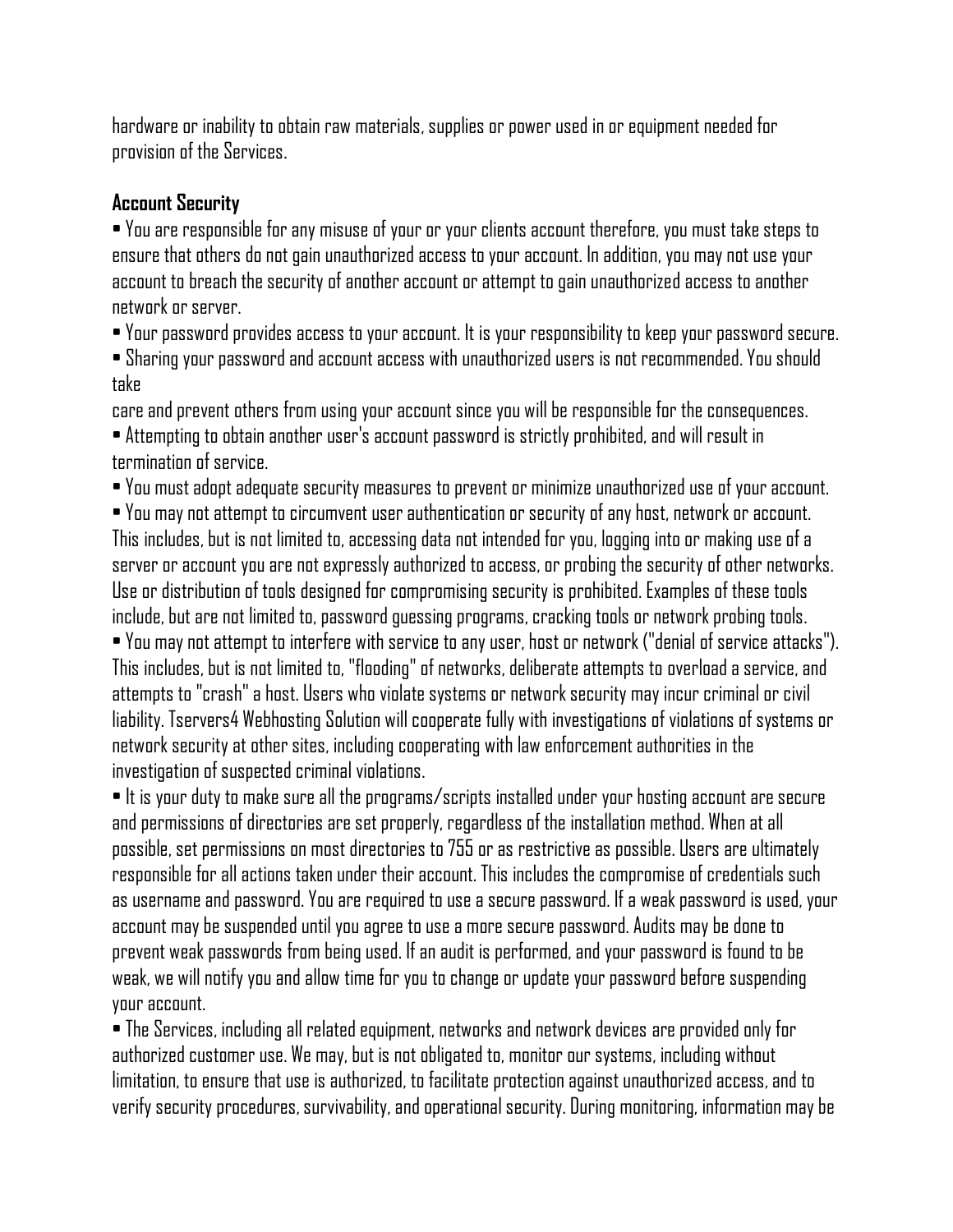scanned, examined, recorded, copied and used for authorized purposes. By using the Services, you consent to monitoring for these purposes.

• Any account found connecting to a third party network or system without authorization from the third party is subject to suspension. Access to networks or systems outside of your direct control requires the express written consent of the third party. We may, at our discretion, request documentation to prove that your access to a third party network or system is authorized.

• Any account that is found to be compromised may be disabled and/or terminated. If you do not clean up your account after being notified by us of an ongoing issue, we reserve the right to keep your account disabled. Upon your request, we may clean-up your account for an additional fee.

• We reserve the right to migrate your account from one data-center to another in order to comply with applicable data center policies, local law or for technical or other reasons without notice.

#### **License Policies :**

• Licenses Offered by Tservers4 webhosting solution can be used only our Servers only. Using the License on other servers which is not belongs to us will result in License suspension/termination and No Refund will be offered

#### **Coupon/Discount Code :**

• Discounts and coupon codes are reserved for first-time accounts or first-time customers only and may not be used towards the purchase of a domain registration unless otherwise specified. If you have signed up using a particular domain, you may not resign up for that domain using another coupon at a later date. Anyaccount found in violation of these policies will be reviewed by our sales department and the appropriate invoices will be added to the account. Coupon abuse will not be tolerated and may result in the suspension or termination of the account.

#### **Billing & Refund Policies**

• For every services renewals due invoice will be generated before 7 days from your due date, It is your Responsibility to do the Payment in time to avoid any service suspension/termination. Every Service will be suspended on 5th day from the due date and terminated on 8th day from the due date. Incase if your service got terminated because of your Payment issue We are not responsible for any files/contents inside your Hosting Plan however it is your whole responsibility to do the Payment in time.

• Late Fee of 3\$ Will be added to your invoice incase if you didn't made the payment before the Suspension. The late fee should be paid by you to get your service re-activated.

• The cron timing will be on 2:00 AM As per the IST Its the cron time the invoice generation, Service Cancellation, Suspension, Termination, Late Fee Addition will be Done.

• If paying via credit card, debit card, net banking, PayPal the account will be setup immediately once the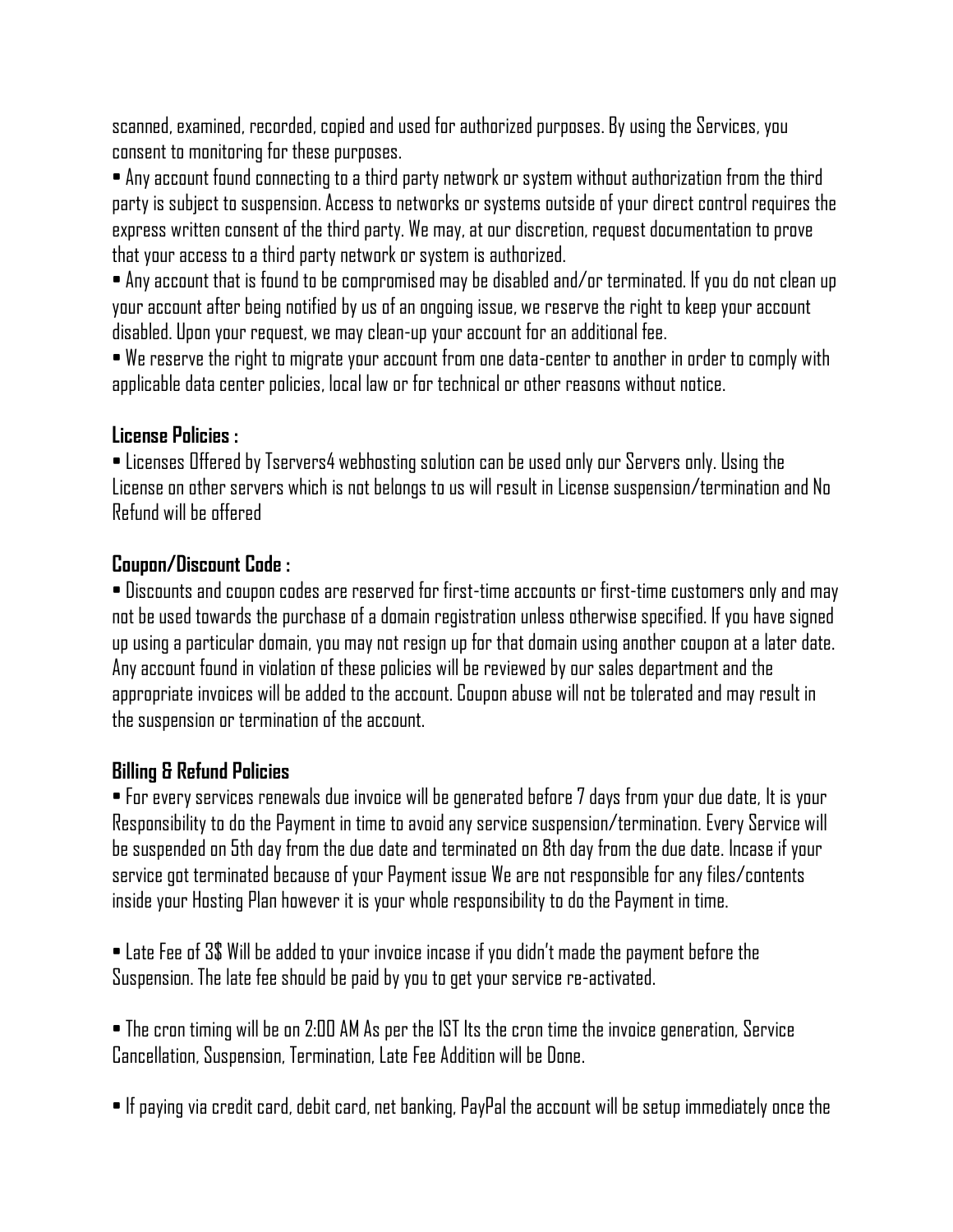payment is confirmed. If you are paying By UPI/NEFT/IMPS We will activate the order once we confirmed the Payment.

• The 7 day money back guarantee is only applicable for first-time signups. Second time and subsequent sign-ups are not eligible for the same. For instance, if you've had an account with us before, cancelled and signed up again, you will not be eligible for a refund or if you have opened a second account with us. • Refund is not applicable on Domain registration/transfer/renewal, VPS & Dedicated Server, CodeGuard, SiteLock, Dedicated IP, WHMCS License, Blesta License, Weebly Site builder and other addons we provide The modifications done in pricing pattern or policy by the software license company will take effect immediately on Tservers4 Webhosting Solution clients.

• The money back guarantee is provided on Shared/Reseller/Master/Alpha Reseller hosting Only

• No refund will be made if your Service(s) are suspended or terminated for cause.

• The refund will not cover any kind of taxes, setup fees, refund processing fee, postal charges or any kind of payment processing charges or bank fee(s). There will be no refunds issued in case the web hosting account was involved in violation of our terms of service or any kind of illegal or system resources over-usages or after 7 days period or beyond coverage of our refund policy as noted here. • If the web hosting service includes free domain name, and you cancel the web hosting service, the domain charges (standard rate as per website) would be deducted from the refund amount. If the refund amount is less than the domain name price, you will have to pay the difference or forfeit the domain. The ownership of the domain will remain with Tservers4 Webhosting Solution if you fail to pay the difference amount.

• Transfer fees would be applicable, if you wish to transfer the free domain name to some other provider. Without transfer fees the domain will not be released.

• One free WHMCS Starter or Blesta license is included in reseller hosting plan\*. WHMCS starter license allows you to manage up to 250 clients. You can upgrade the WHMCS license from us by paying the appropriate license cost. If the reseller hosting plan is cancelled within first 7 days then WHMCS Starter (10\$) or Blesta license (7\$) cost will be deducted from the refund amount.

• We do offer free account migration, If we had worked on your Account migration Incase of Service cancellation within first 7 days. There will be an Charge of 10\$ Deducted from the Refund Amount.

• The payments made through UPI/NEFT/IMPS To our Bank Directly are non-refundable. Refund will be added as credit to the hosting account.

- The refund request placed after 7 days will not be processed and you will not be eligible for any refund.
- The cancellation request should be sent through client area.

• After sending the cancellation request, it would take 7 to 15 Business days to complete the refund process.

• Unpaid invoices may result in the suspension or termination of your web hosting account. Your suspended

account will only be restored after clearing the outstanding invoice after which you will be able to access your data.

• If your account gets terminated, the data residing on it won't be restored and will be treated as a new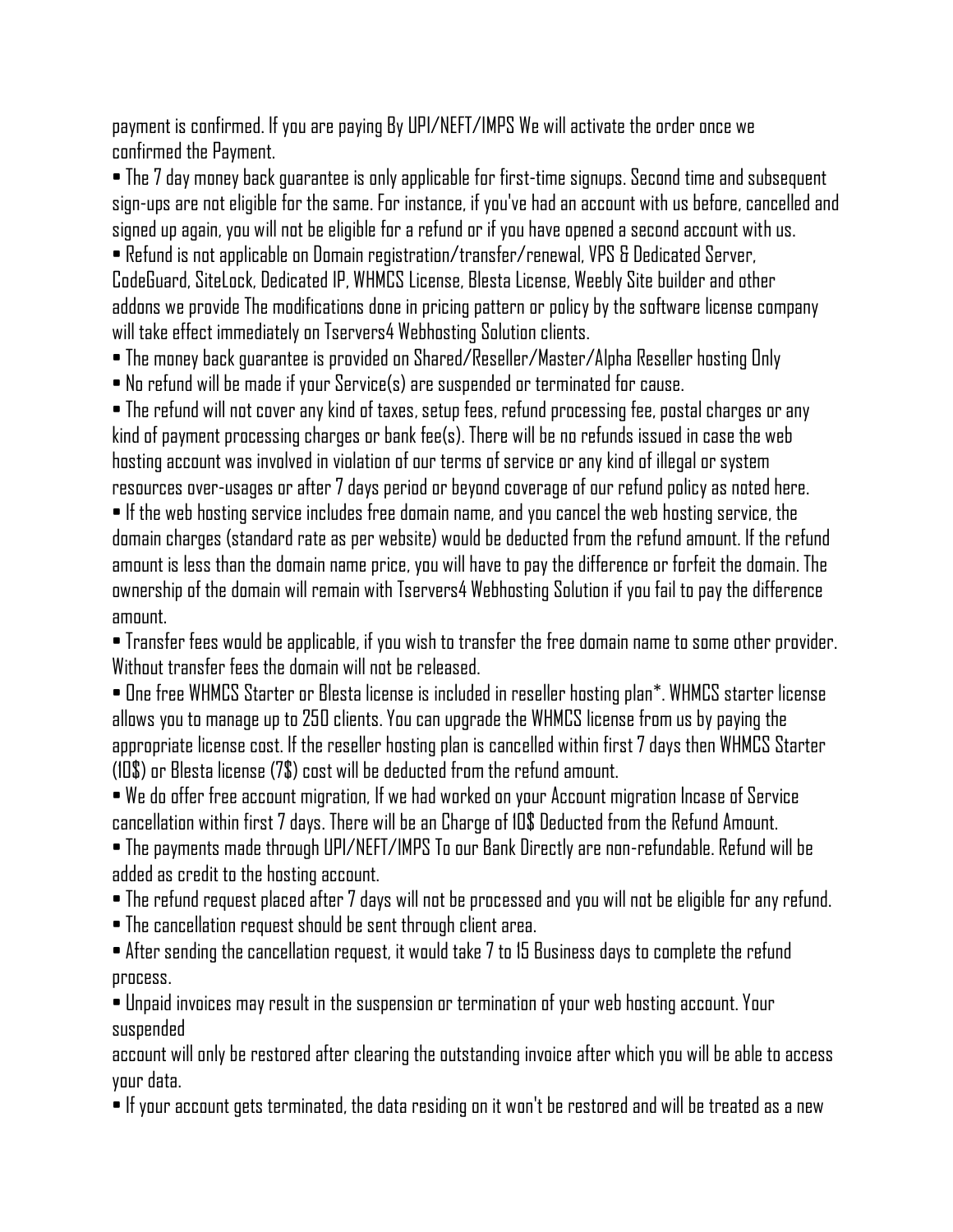account. If you fail to renew your subscription on time you will be charged on your invoice.

• We will not activate new orders or activate new packages for customers who have an outstanding balance on their account.

• Every Services will be suspended on the next day of your due date and terminated on the 5th day from your service due date.So its your responsibility to Do payment in time to avoid any service suspension/termination.

## **Account/Service Termination**

Your hosting account at Tservers4 Webhosting Solution can get terminated due to following reasons: • You decide to discontinue At any point of time, during your subscription, if you no more want to continue with our services and want to place a cancellation request with immediate termination, your hosting account will be suspended right away and will be terminated within 24 hours.

• Cancellation upon expiration If you place a cancellation request to discontinue our services after your subscription expires, your hosting account will be suspended at the end of the subscription and will be terminated within 24 hours (after the expiration date).

• You did not renew In case you fail to renew your hosting account on the due date, your hosting account will be suspended after 24 hrs and will be terminated within 5 Days (after the expiration date).

• You violate our Terms of service If you violate our terms of service during your subscription period at Tservers4 Webhosting Solution it will result in immediate account suspension and termination. As soon as we've been notified about the violation of service, we would usually take instant action.

• Potential fraud

We have an anti-fraud system that monitors all the orders as soon as they are placed. During such an occurrence, we will carry out a verification process manually. In this process, if we ask for certain information and it is not provided the account suspension and termination will be done immediately.

• A Dispute or ChargeBack

During the violation of our Terms of Service, we would initially suspend and give a 7 days timeframe to resolve the concern with Tservers4 Webhosting Solution before the termination occurs. If still, it remains unsolved termination of your hosting account will take place.

Note: It is advised to maintain a back-up copy of your hosting account to avoid losing your data because of the termination. All your files will be deleted from the server, once your hosting account is terminated and Tservers4 Webhosting Solution shall not be liable for the same.

Tservers4 Webhosting Solution have rights to Change the Agreement/Refund Policy/Privacy Policy/Plan pricing anytime. You will be notified about the Policy changes and an Copy of Agreement will be attached on your Order confirmation Email with Each Orders. By Using our Services You are agreed to all our